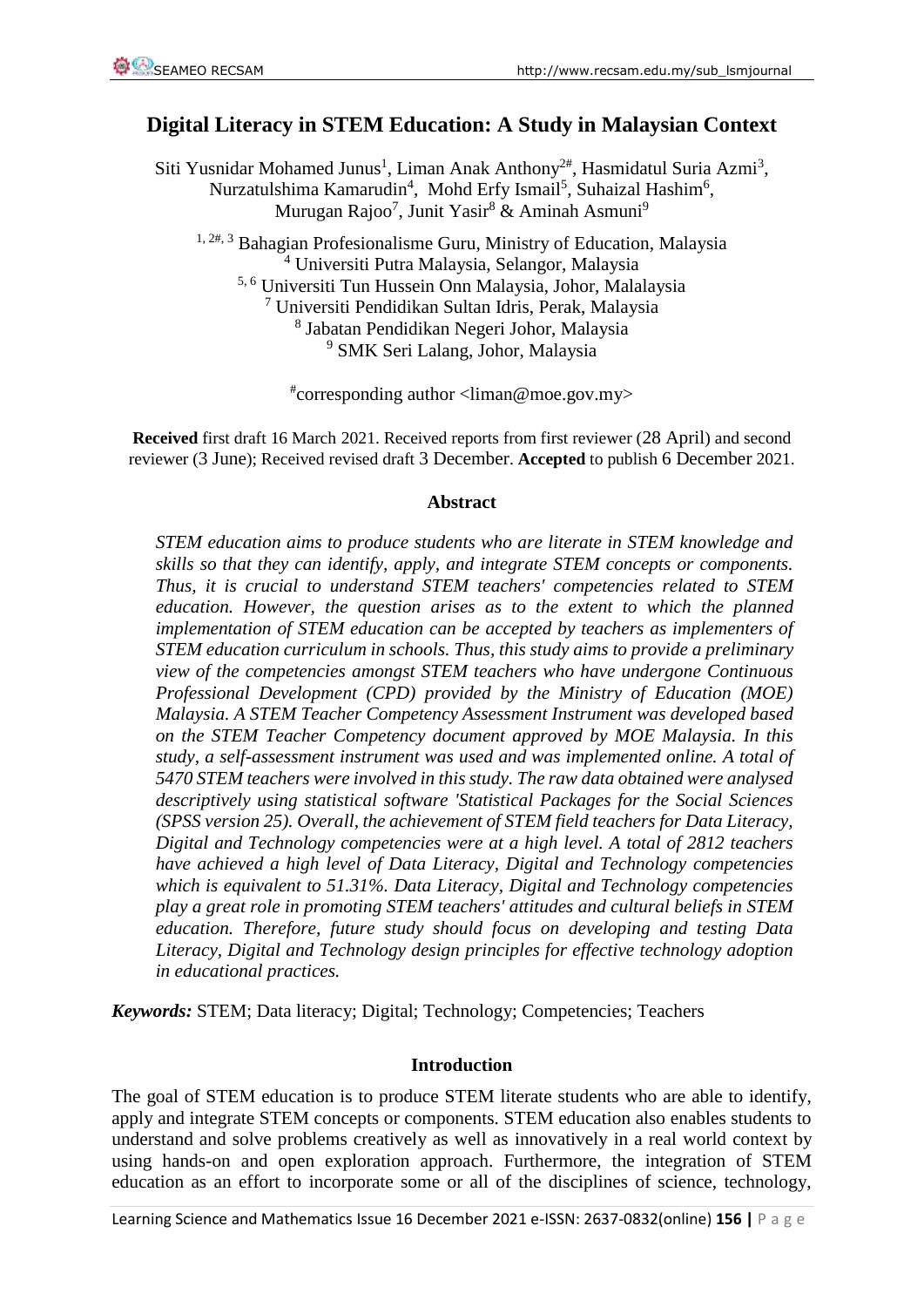engineering and mathematics into a classroom or unit of study based on the relationship between subjects and real world problems (Jusup & Sharif, 2021).

The national education system through Malaysia Education Blueprint 2013-2025 emphasizes on quality schools and student's outcomes to meet the six aspirations of students, namely knowledge, thinking skills, leadership skills, bilingual skills, ethics, and spirituality as well as national identity (Ministry of Education Malaysia, 2012). Teachers, on the other hand, need to be empowered with the latest pedagogical competencies in line with the challenges of  $21<sup>st</sup>$ century education as well as the advent of the 4th Industrial Revolution (Huda & Teh, 2018).

Low student achievement is due to low level of understanding in science concepts thus proving that low ability students are not able to maintain knowledge for longer and unsatisfactory science achievement in international assessments such as the Program for International Student Assessment (PISA) and The International Mathematics and Science Study (TIMSS) is a challenge for the country (Bahrum & Samsudin, 2021). There is also a trend of students at the secondary school level increasingly neglecting STEM subjects in the selection of subject packages they take as they seen to be less interested in STEM (Amatan, Han & Pang, 2021).

Beside, Siew et al. (2015) stressed the need for educational institutions, especially through teachers to play a significant role in the implementation of STEM education curriculum in line with PPPM 2013-2025, not to mention STEM education initiatives that should currently be in the second and third waves of implementation domain of revision of existing curriculum and implementation of new curriculum. This situation if not addressed can have a detrimental effect on the country's ability to compete in the provision of professional human resources, especially in the field of STEM. Taking into account the problems that have been discussed, the question arises as to the extent to which the planned implementation of STEM education can be accepted by teachers as implementers of STEM education curriculum in schools.

Therefore, a STEM Teacher Competency document has been developed as a reference to all teachers, leaders, and managers of schools/institutions/education agencies as well as stakeholders involved in the field of STEM education. This document can be used as a special guide for STEM teachers to identify STEM competencies, plan for the need for Continuous Professional Development (CPD), as well as improve strategies for the development of teacher education and the teaching profession in the future.

#### **Problem Statement**

The Higher Education Planning Committee has set a gradual transition of student enrollment in Science / Technical to Literature since 1970 from a ratio of 45% of students in Science / Technical and 55% in Literature to 60% of students in Science / Technical and 40% in the field of Literature since 1980 (Sirat & Da Wan, 2016). The Committee has also recommended that this projection applied to student enrollment at the upper secondary and tertiary levels. However, until now the target has not been achieved.

The following Table 1 shows the enrollment of declining students in the Science / Technical stream from 2012 to 2018.

Table 1 The Declining Enrolment of Students in the Science/Technical Stream from 2012 to 2018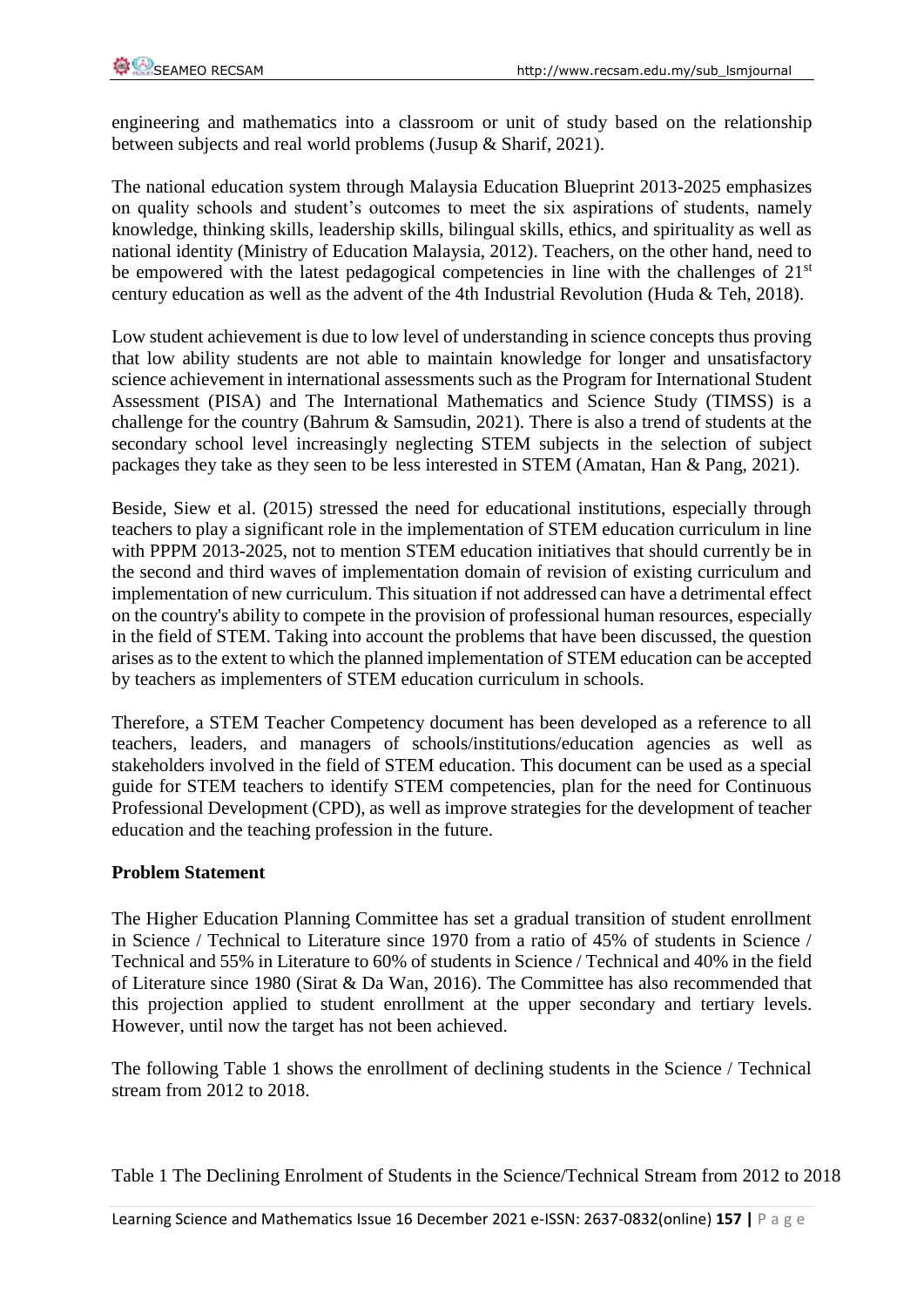| Year | Percentage of Students Enrolment in Science/Technical (%) |
|------|-----------------------------------------------------------|
| 2012 | 48.15                                                     |
| 2013 | 46.96                                                     |
| 2014 | 46.33                                                     |
| 2015 | No data                                                   |
| 2016 | 47.82                                                     |
| 2017 | 45.74                                                     |
| 2018 | 44.36                                                     |

(Source: Ministry of Education Malaysia, 2019)

The Education Planning and Research Division (EPRD) conducted a STEM awareness study to students, teachers, school administrators and parents. Findings from this study have shown that the construct of 'teacher commitment' is at a high level, the construct of 'effectiveness (ability)' of teachers is at a moderate level while the construct of 'positive perception of support for teachers' is at a low level (Ministry of Education Malaysia, 2019). However, the overall findings of the study showed that the readiness of teachers to implement STEM approach in teaching and learning is at a moderate level.

Lack of in depth knowledge in STEM implementation methods is the cause of ineffective teaching. The readiness of teachers to implement new teaching practices is a major factor influencing the improvement of education (Hata & Mahmud, 2020). The experience of STEM integration in indirect teaching will be able to increase students' engagement, confidence, curiosity and understanding of integrated STEM disciplines. In addition, STEM integration activities in the teaching process can also provide positive opportunities for students in cultivating attitudes and beliefs about their ability to succeed in STEM (Mahmud, 2021).

Thus, the implications of these findings revealed various related issues, including declining student interest or enrollment factors in STEM subjects, teacher simplicity in mastering the latest teaching methods as well as low teacher ability to integrate STEM in daily real-life context.

# **Objectives**

The development of STEM Teacher Competency Assessment Instrument may provide a preliminary view on the competencies amongst STEM teachers who have undergone Continuous Professional Development (CPD). Consequently, the importance of teachers' readiness to implement STEM is a priority in this study to ensure that 'the problem of teachers not ready to implement STEM' can be reduced especially on STEM teachers' digital literacy. It is an important process to assess the strengths and weaknesses of teachers in terms of their knowledge and attitudes to conduct STEM education through teachers' readiness level profiles.

Therefore, the objectives of this study are: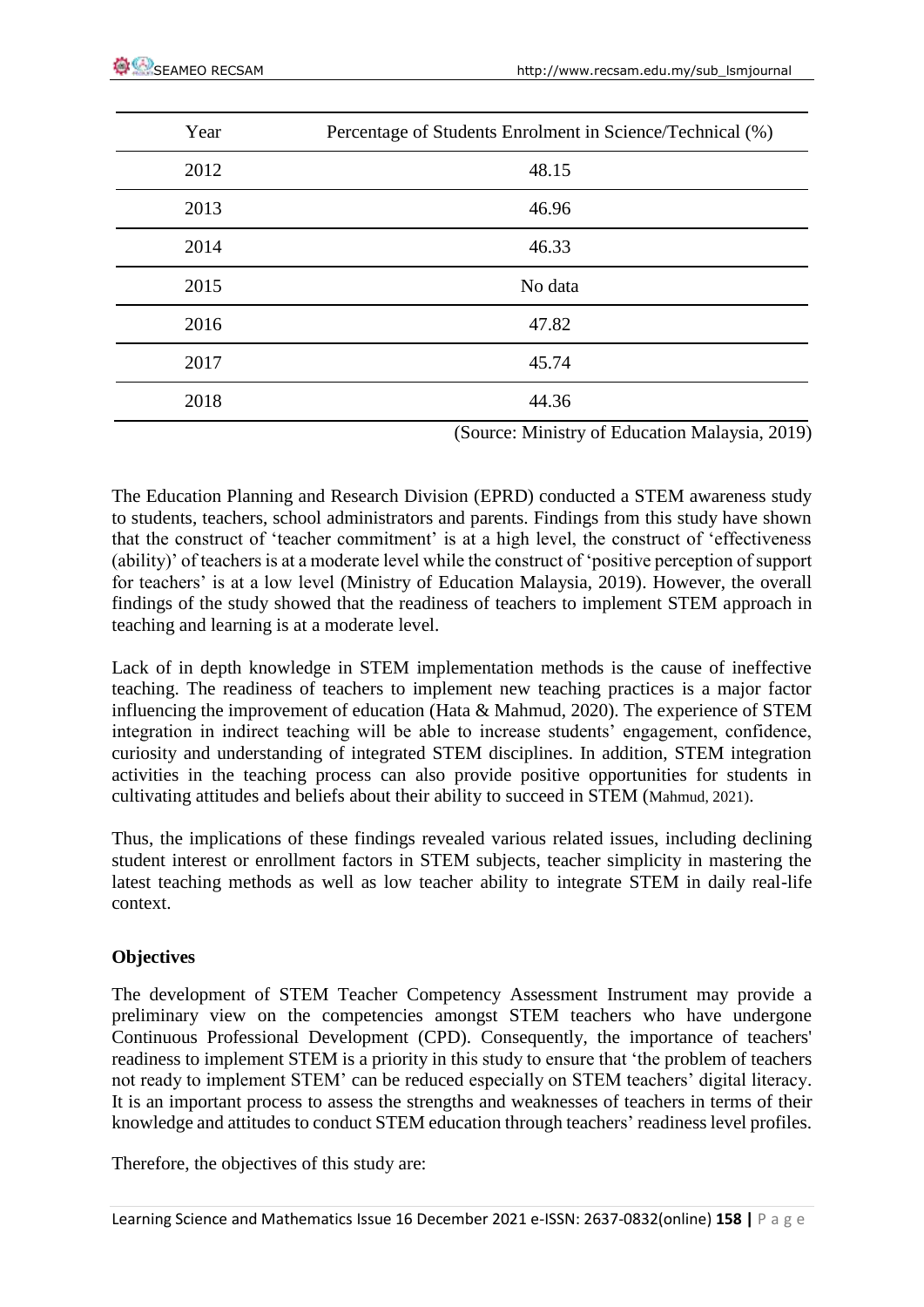- i. To develop and validate instrument on STEM teachers' digital literacy
- ii. To identify the level of STEM teachers' perception on digital literacy

#### **Research Questions**

- i. Is the instrument developed valid to measure digital literacy competencies among STEM teachers?
- ii. What is the level of STEM teachers' perception on digital literacy?

#### **Literature review**

#### **Science, Technology, Engineering, Mathematics (STEM) Learning Goals**

According to Honey et al. (2014), STEM educational learning goals include STEM literacy, 21st-century competence, and STEM workforce readiness that are ability to make connections between STEM disciplines, interests and involvement. Students are involved in the engineering design process for each subject to make connections with the real world. According to Melvina and Jamaludin (2010), teachers' skills and knowledge are moderate in educational technology. This problem occurs because educators do not know the applications available in Web 2.0 as a tool to help them carry out teaching and learning (Yu et al., 2012).

This is also supported by Habibah and Vasugiammai (2011), whereby a high computer knowledge among teachers is a strength to implement technology in teaching and learning. The results show that teachers are ready, knowledgeable, and skilled in using MOOC applications in education. Under the school improvement program (PIPP, 2006-2010), ICT in teaching and learning is integrated. In line with this, the Malaysian Ministry of Education (Kementerian Pendidikan Malaysia or KPM) has provided infrastructures such as computer labs and computer hardware such as chrome books for teaching and learning well as training relevant ICT instructors. However, some schools have not received notebooks or chrome books while there are schools that accept both notebooks or chrome books and smartphones to facilitate their teaching.

A survey conducted by Belawati (2003) found that only the Klang Valley and Kuala Lumpur schools were equipped with this facility. Nevertheless, more than 1000 schools outside the area of Selangor do not have telephone lines and even internet networks.

However, with Web 2.0 applications, administrators' role in ensuring the Internet infrastructure and computer facilities is a significant challenge. The use of technology in educational institutions is profoundly impacted by those institutions' hardware and broadband facilities (Habibah & Vasugiammai, 2011).

#### **Data Digital Literacy**

A broad definition of digital data literacy includes the ICT, information, media and visual literacy, providing additional inquiry in the digital world. Martin (2008) defines digital literacy as "the ability to access and utilize the electronic infrastructures that make the twenty-firstcentury world possible". Besides, mastery of using these electronic tools is necessary to become successful in the digital world. The ability to acquire and use knowledge, strategies and personal qualities is a digitally literate a person. It also comprises the personal ability to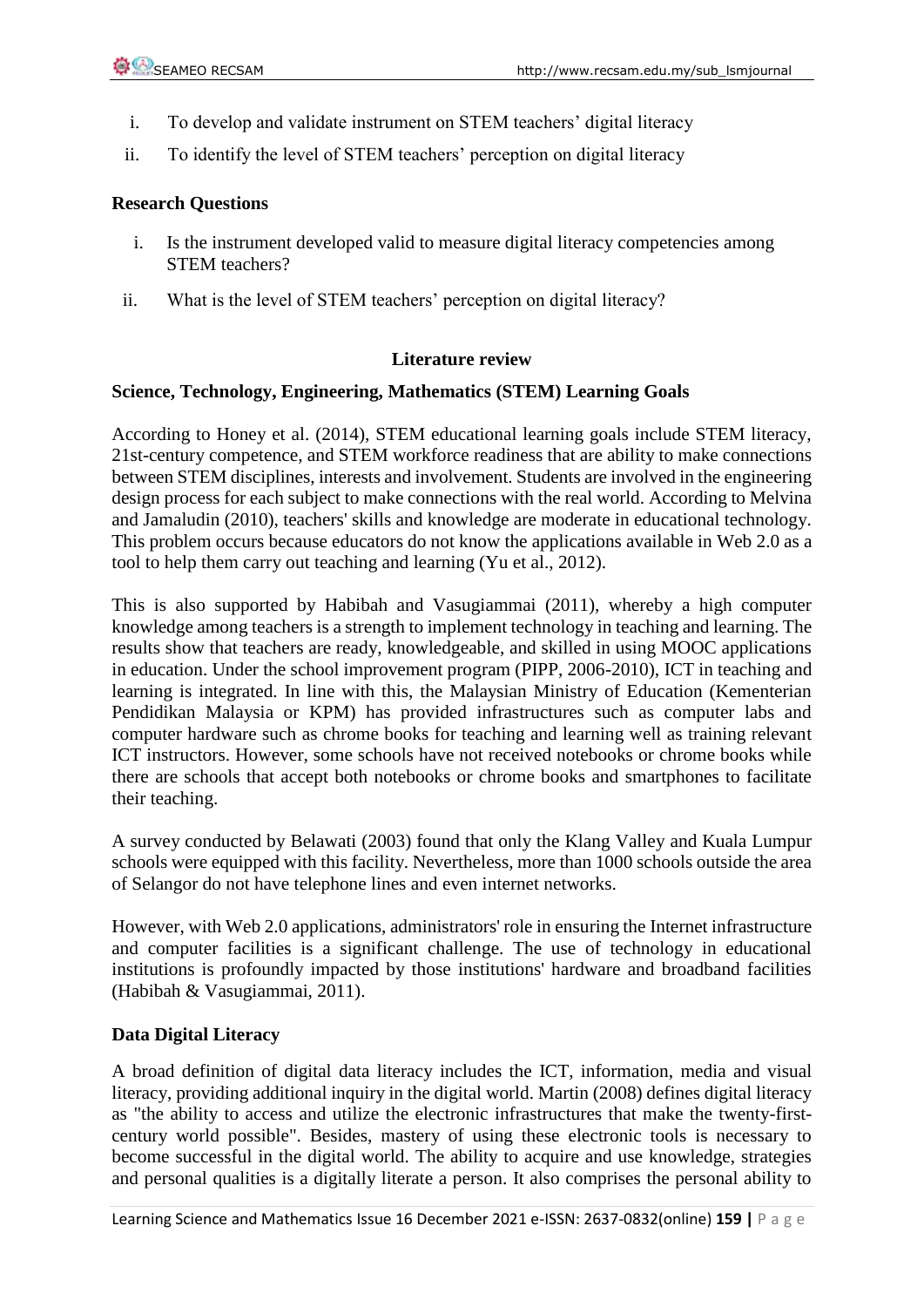propose, perform and assess digital activities to improve life tasks. To become digitally literate, a person must know how to (a) access and evaluate, (b) utilize and manage, (c) analyse, create and interact using digital resources (Martin, 2008).

Digital literacy requires the ability to produce and analyse knowledge utilizing technology that incorporates electronic literacy skills. It thus works together to develop the talents and literacy of students. Digital literacy has become a fundamental definition of literacy in the media education sector. Digital literacy or media literacy requires reading and writing skills and poses specific significant information technology problems (Jenkins & Deuze, 2008). Literacy, data, digital and technology also facilitate better learning for students. Most students who enter the educational environment make the learning process meaningful by using digital devices in the digital environment. Teachers and school administrations have an important role to play in preparing future generations to mingle with a rapidly changing global society.

## **Challenges in STEM and Digital Literacy**

In Australia, several policies, strategies, and projects are currently in place to resolve STEM and digital literacy challenges. Examples are The National Innovation and Science Agenda (2015), the National STEM School Education Policy (2015), the integration of 'New Innovations' to the Australian Curriculum, and the Melbourne Statement on Educational Goals for Young Australians (which contains a target of supplying students with the capabilities to become 'creative and active technology users')(Commonwealth of Australia, 2015). Based on a framework developed by the UK Forum on Computing Education, the Foundation for Young Australians explores how these technical skills could be required in the Australian workforce. The results show that more than 50 percent of the population would need to use technical capabilities at a pace that goes beyond regular contact, data and purchases (Deloitte Access Economics, 2014).

Several international organizations, including the OECD, the World Bank, the United Nations Educational, Research and Cultural Organization (UNESCO), the European Union (EU) and the International Association for the Evaluation of Educational Achievement (IEA), are also focused on STEM issues (Marginson et al., 2013). Literacy, data, digital and technology promote student competitiveness and better opportunities in today's digital world especially in the wake of the industrial revolution. In tasting these technological advances, science has become a very great tool in analysing, exploring and discovering new concepts and ideas relevant to the present generation. The ability to access, process, understand and create information or media content in a digital environment is known as digital literacy (Knaus, 2020). The ability to find and use, create, and communicate digital content, while at the same time using a critical appraisal process is a practice involved in the quest to become digital literate.

There is a known need for individuals with high-level technological competence to design and build innovative technology at the other end of the continuum. Durrant-White et al. (2015) note that there must be an emphasis on the deeper learning of technological abilities in modelling and assessing, in addition to teaching basic skill sets. These fields will create employment for Australia in the future. The critical role of ICT in Australia will be to change existing industries and current business ways. Although, as with STEM, there are indicators that, despite people getting access to technology from a young age, Australians' technical literacy and competence are declining. In Years 6 and 10, the National Evaluation Program tests students' ICT literacy, evaluating their ability to better access, manage, incorporate, and analyse content, learn new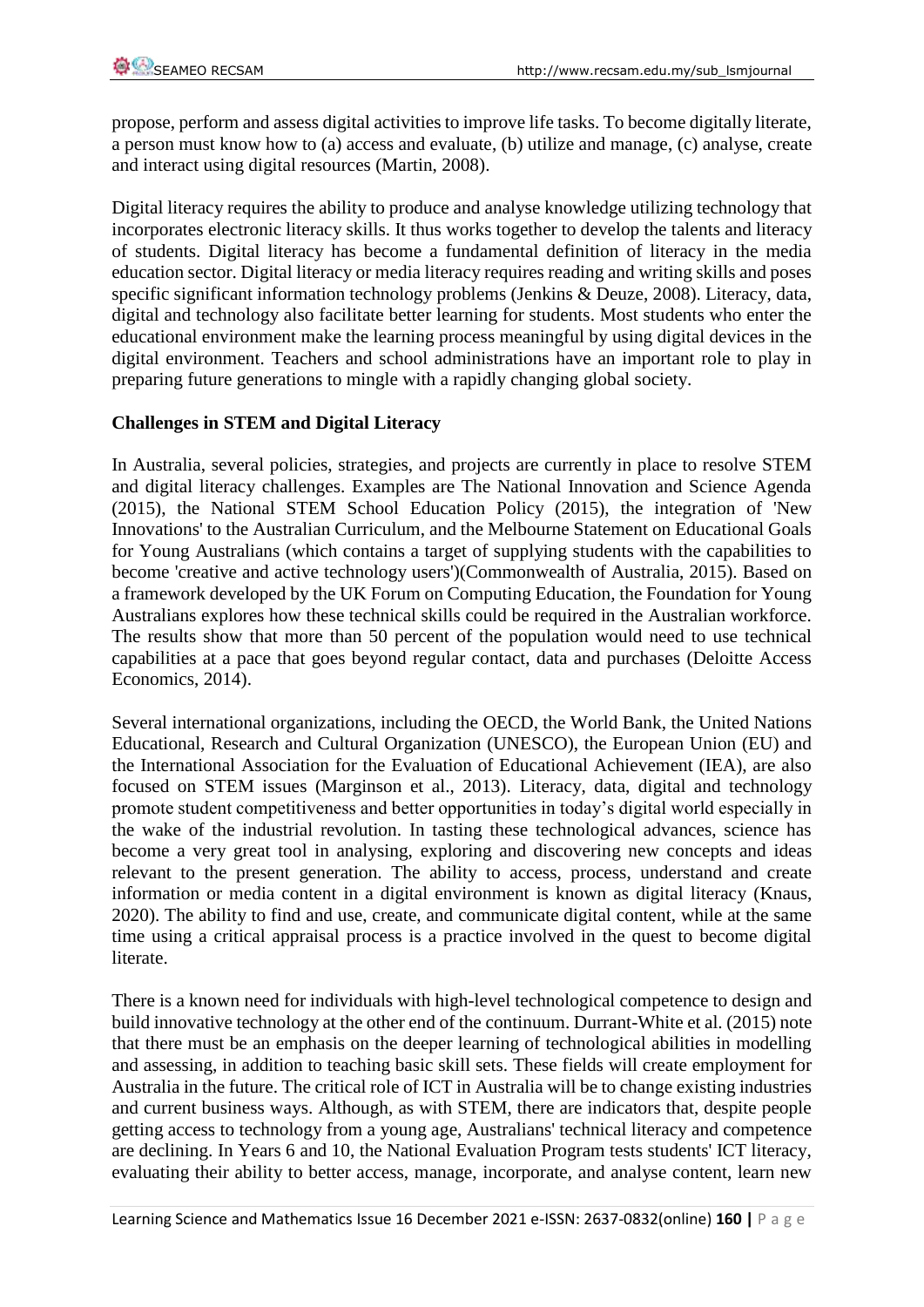understandings, and interact with others to engage successfully in society. Data from 2014 reveal that since 2011, the proportion of students meeting a professional standard has declined in all year groups. Nationally, despite 98 per cent reporting access to a home computer, only over 50 per cent of students may be called 'IT competent' (Australian Curriculum, Assessment and Reporting Authority, 2015).

## **Methodology**

### **Research design and Sampling**

This study involved survey research that employed a quantitative method. Due to Covid-19 pandemic, the data were collected online. In response to the first research question, this study was conducted with the aim of looking at validity and reliability of the instrument in terms of the content and construct including Cronbach Alpha value obtained through pilot study among the samples who were mainly educators involved in STEM education. The instrument was developed with items constructed based on review of related literature. These items were later reviewed by a panel of experts concerned to ensure content and construct validity. Quantitative data collected from the pilot study were analyzed by determining the value of the Cronbach Alpha coefficient.

Then, for the second research question, the questionnaires were distributed within the samples selected for this study who were teachers or educators in STEM that have attended Continuing Professional Development (CPD) courses between 2016-2020 organized by Divisions in Ministry of Education (MOE), State Education Department (*Jabatan Pendidikan Negeri* or JPN), District Education Division (*Pejabat Pendidikan Daerah* or PPD), public universities, private universities, and related organizations. An estimated 11,893 teachers attended various CPDs organized by numerous parties during that time. However, each teacher is also likely to attend more than one CPD. Therefore, the number of 11,893 cannot be used to measure the actual value of teachers who have attended CPD. However, a total of 5470 or 45.99% of the questionnaires were administered and used for the analysis of data.

#### **Instrument**

The development of STEM Teacher Competency Assessment Instrument was based on the STEM Teacher Competency document that the Malaysian Ministry has been approved. This document is used as a reference and guide to all relevant stakeholders, especially teachers, to identify competencies and find space to improve planning of the development needs of personal professionalism. This document sets out six competencies that need to be achieved by every teacher in the field of STEM namely (a) Belief in STEM Learning, (b) STEM Content Skills and Knowledge, (c) STEM-related pedagogy, (d) STEM and Non-STEM Integration Ability, (e) Real World Applications and Data Literacy, (f) Digital and Technology.

However, as technology plays a crucial role during the pandemic, this study only focused on data literacy, Digital and Technology. The STEM Teacher Competency Instrument developed consists of two parts. Part A is a questionnaire related to the respondents' demographics, namely teachers' name, identification card number, name of school/educational institution, type of school, state, race, gender, age, job grade and courses that been attended. Meanwhile, Part B is the questionnaire that consists of items on data literacy, digital and technology competencies of STEM.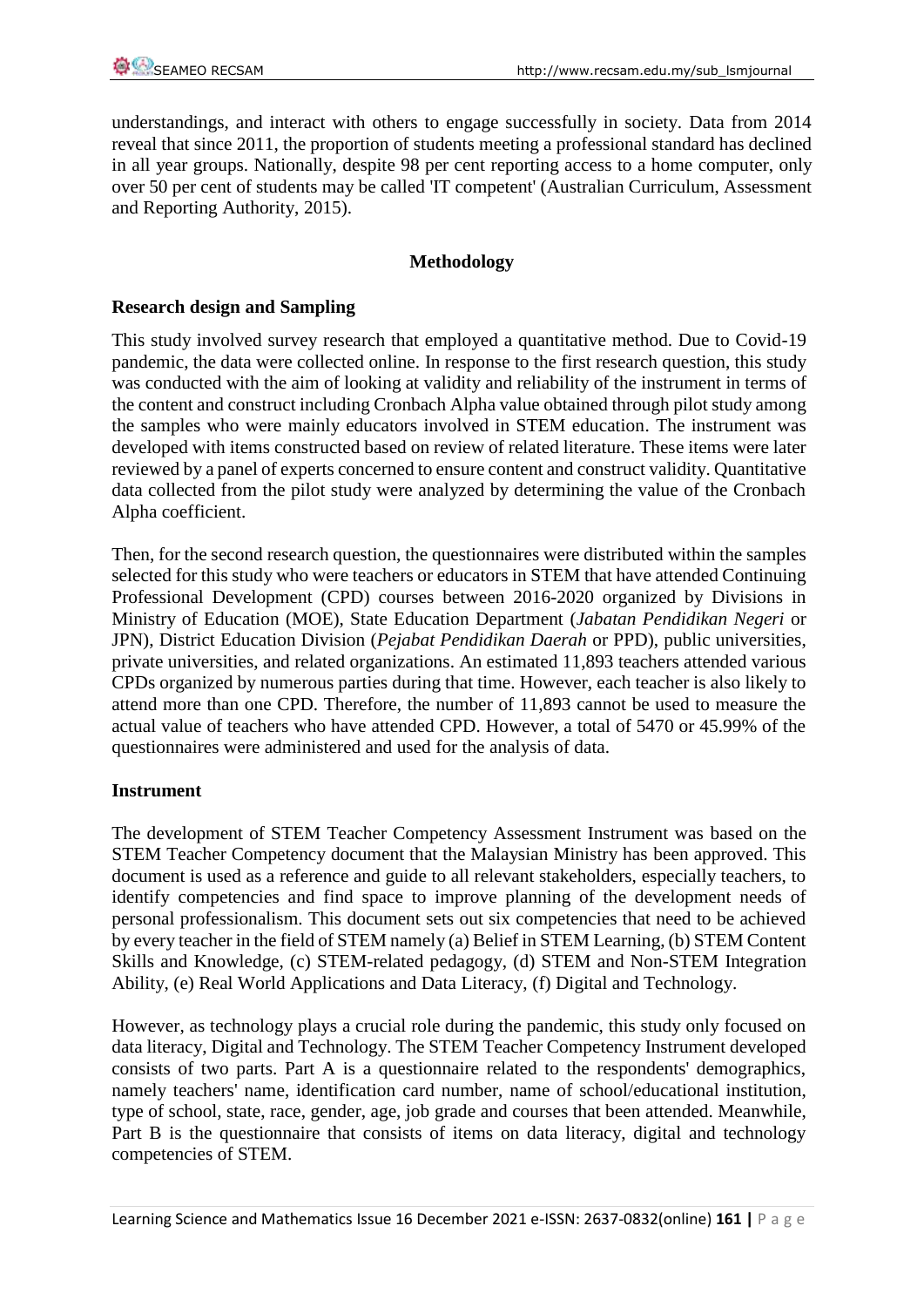This survey is an instrument of self-assessment and was administered online. The instrument has six items. This instrument uses a 5-point Likert scale. Each point starts from the lowest value (strongly disagree), which is 1 to the highest value (strongly agree), which is 5. Each level of the competency is set based on the average score value obtained, which are 1.00 - 2.33 (low), 2.34 - 3.66 (moderate) and 3.67 - 5 (high). The final result for each respondent, whether they are competent or not, was examined with at least three (3) out of six (6) competencies at a moderate level.

### **Data Collection and Analysis Procedures**

Malaysia has been affected by the COVID-19, the first wave was from imported cases reported on 25<sup>th</sup> January 2020. The number of cases was relatively low until the second wave in March, 2020, which most infection cases linked to a religious gathering event held in Kuala Lumpur late in February. According to the Ministry of Health Malaysia (MOH) (2020), as for 5<sup>th</sup> April 2020, the number of confirmed cases was 3662 with 61 deaths reported. The number has been increasing from day to day, but there is a sign of flattening the normal curve distribution with the number of a new reported cases maintain within the range of 100 to 200 (MOH, 2020).

In the advent of COVID-19 pandemic, isolation and social distancing has been implemented in order to stop its spread and transmission, these modes of content delivery are not practicable. Thus, the distribution of questionnaires was only implemented using google form with the help of dissemination through the National STEM Centre, Malaysian Institute of Teacher Education (*Institut Pendidikan Guru Malaysia* or IPGM), Curriculum Development Division (*Bahagian Pembangunan Kurikulum* or BPK) and Boarding School Management Division (*Bahagian Pengurusan Sekolah Berasrama Penuh* or BPSBP), Ministry of Education Malaysia. The survey method was chosen because it is easy to administer, process, analyse, and obtain information directly from the respondents in a short time (Marcucci, 2011). Moreover, the data collection procedure is performed without manipulation to ensure that the data analysed is not biased. The raw data obtained were analysed descriptively using statistical software 'Statistical Packages for the Social Sciences' (SPSS version 25).

# **Data Analysis and Result**

For the first research questions in developing and validate instrument on STEM teachers' digital literacy, the instrument's content validity was analysed by 10 expert from various local public university who were involved in STEM research area. They were chosen to validate the instrument in order to fulfil the expert validation process. The results of the construct validity of the accepted questionnaire was based on data literacy, digital and technology for STEM Teacher Competency Instrument involved examination of items by the 10 experts that were found suitable to be used to measure the constructs studied after a few rectification phases. Then, the reliability test that focused on the items was conducted as a pilot study among 76 respondents among STEM field educators at various levels from Johore. The Cronbach Alpha reliability value for the constructs in this study was 0.970.

The factor analysis conducted to obtain construct validity showed that the factor load value for each item was above 0.50 as specified (Hair et al., 2010). These results confirmed that all items were valid for use in conducting the actual study while reliability value of the instrument was Cronbach Alpha = 0.970, which is very good and effective with high consistency. The development and validation of this Questionnaire has taken into account the review of experts in the field and is supported by the results of the analysis. The validity and reliability of the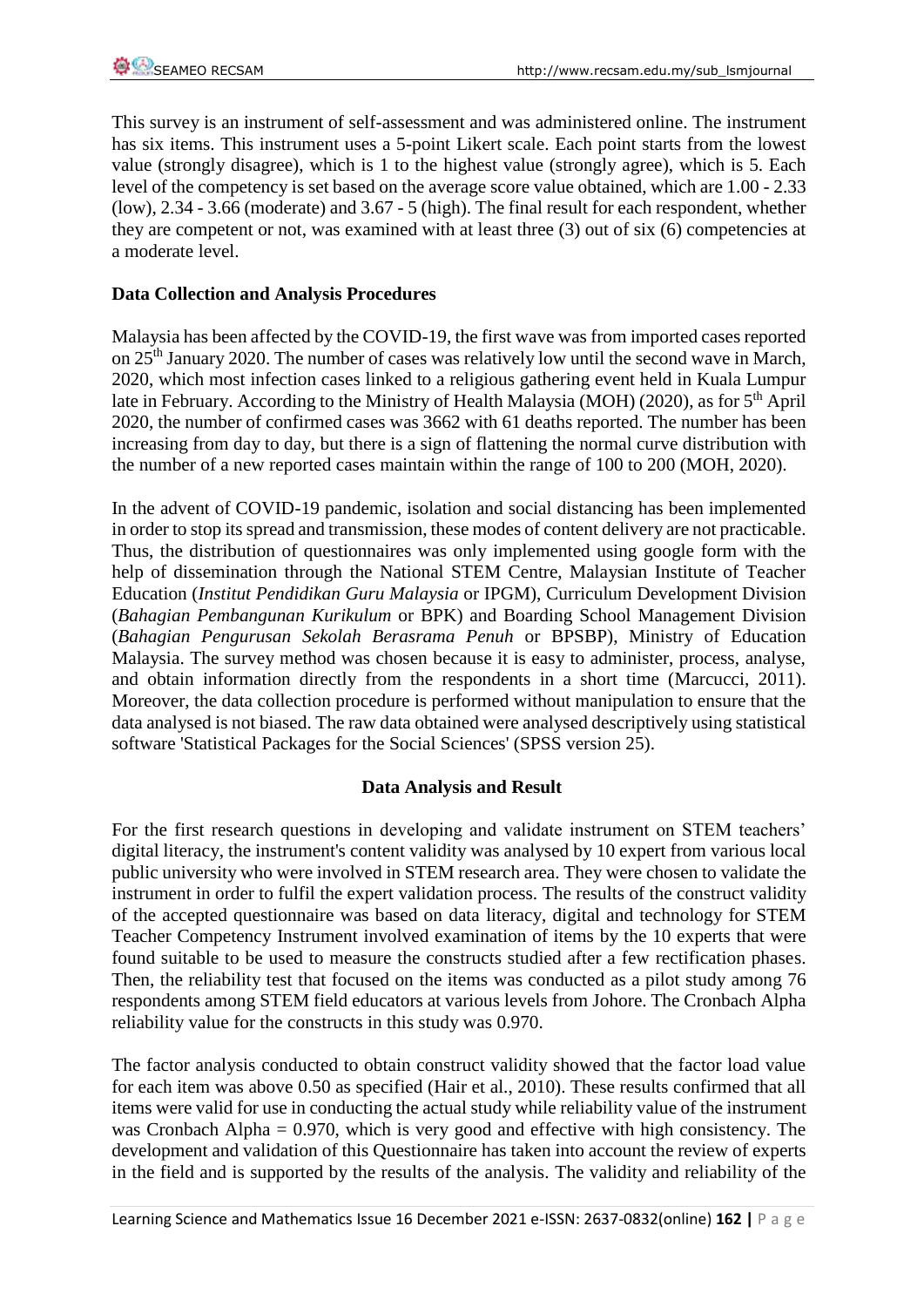questionnaire developed proves that this questionnaire is suitable to function as a research tool that has high validity and reliability.

Next, in order to identify the level of STEM teachers' perception on digital literacy, the questionnaires have been distributed within 5470 samples selected for this study who were teachers or educators in STEM who have attended CPD courses between years 2016 to 2020**.**  Table 2 shows 3033 respondents (55.45%) are teachers who teach at secondary school (*Sekolah Menengah Kebangsaan* or SMK), while 1691 (30.91%) are teachers from primary school (*Sekolah Kebangsaan* or SK). There are also 6 respondents who are teachers from Indigenous (Orang Asli) School and 8 respondents who are Form 6 College teachers.

| <b>Type of School</b>                             | <b>Frequency</b> | <b>Percentage</b> | <b>Cumulative</b> |
|---------------------------------------------------|------------------|-------------------|-------------------|
|                                                   |                  |                   | <b>Percentage</b> |
| Form 6 College                                    | 8                | 0.15              | 0.15              |
| Primary School – Chinese medium (SJKC)            | 319              | 5.83              | 5.98              |
| Primary School – Tamil medium (SJKT)              | 107              | 1.96              | 7.93              |
| Primary School – Indigenous (Asli)                | 6                | 0.11              | 8.04              |
| Primary School - National (SK)                    | 1691             | 30.91             | 38.96             |
| Secondary School – Religious (Agama)              | 111              | 2.03              | 40.99             |
| National Secondary School (SMK)                   | 3033             | 55.45             | 96.44             |
| <b>Secondary Technical School</b>                 | 13               | 0.24              | 96.67             |
| Primary School (Religious – Government<br>Funded) | 15               | 0.27              | 96.95             |
| National Primary School (SRK)                     | 18               | 0.33              | 97.28             |
| Others                                            | 149              | 2.72              | 100.00            |
| <b>Total</b>                                      | 5470             | 100.00            |                   |

Table 2 List and Type of School

Table 3 showed that two state education departments contributed to the highest number of respondents which is 2183 people or 39.91% from Selangor, followed by 885 respondents or 16.18% from Sarawak. The least is 9 respondents from Perlis (0.16%).

Table 3 List of State Education Department

| <b>State Education</b><br><b>Department</b> | <b>Frequency</b> | <b>Percentage</b> | <b>Cumulative Percentage</b> |  |
|---------------------------------------------|------------------|-------------------|------------------------------|--|
| Johore                                      | 275              | 5.03              | 5.03                         |  |

Learning Science and Mathematics Issue 16 December 2021 e-ISSN: 2637-0832(online) **163 |** P a g e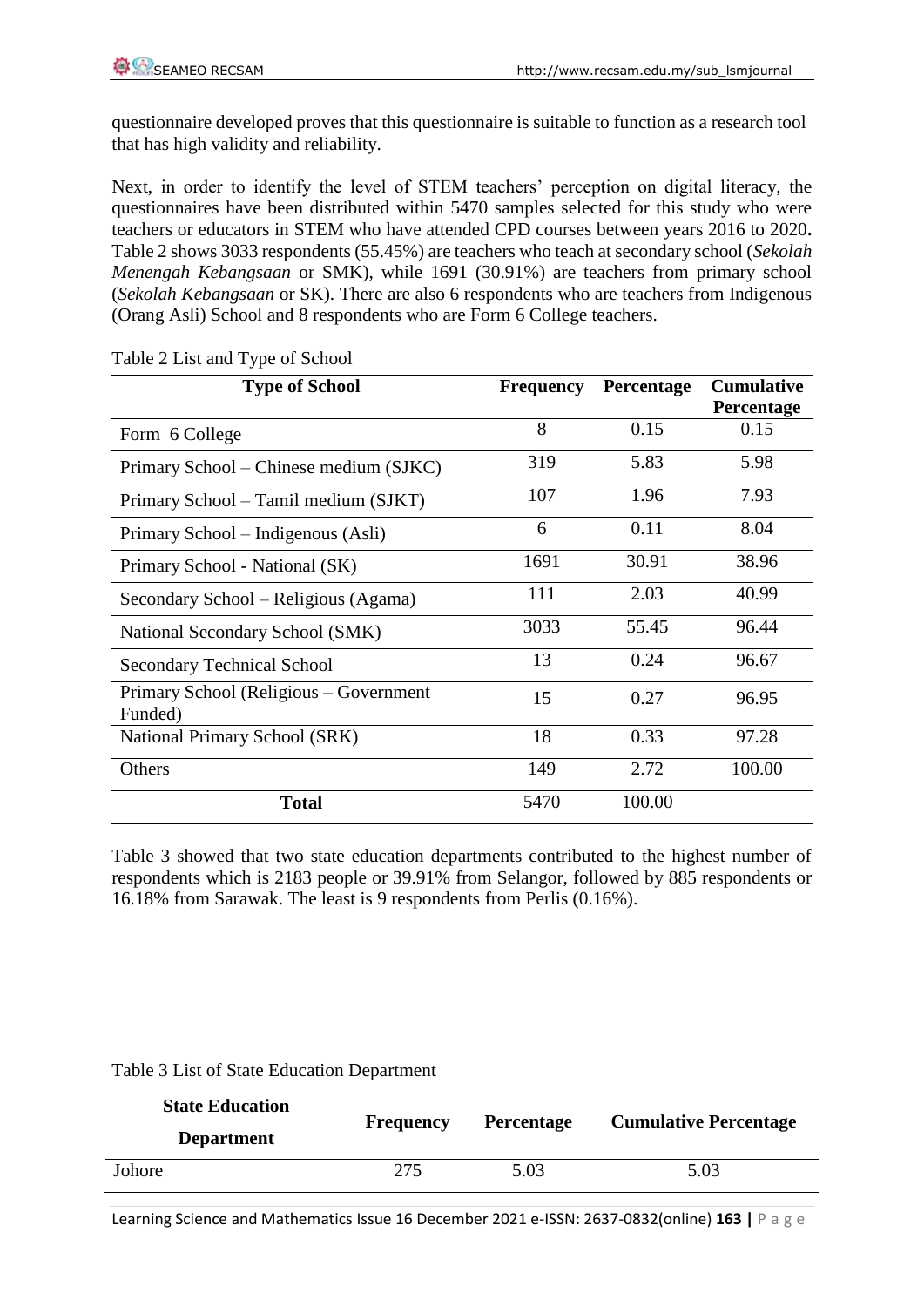| Kedah           | 186  | 3.40   | 8.43   |
|-----------------|------|--------|--------|
| Kelantan        | 396  | 7.24   | 15.67  |
| Malacca         | 62   | 1.13   | 16.80  |
| Negeri Sembilan | 66   | 1.21   | 18.01  |
| Pahang          | 52   | 0.95   | 18.96  |
| Perak           | 40   | 0.73   | 19.69  |
| Perlis          | 9    | 0.16   | 19.85  |
| Penang          | 42   | 0.77   | 20.62  |
| Sabah           | 163  | 2.98   | 23.60  |
| Sarawak         | 885  | 16.18  | 39.78  |
| Selangor        | 2183 | 39.91  | 79.69  |
| Terengganu      | 614  | 11.22  | 90.91  |
| WP Kuala Lumpur | 437  | 7.99   | 98.99  |
| WP Labuan       | 55   | 1.01   | 100.00 |
| Total           | 5470 | 100.00 |        |

As shown in Table 4, a total of 5470 respondents answered the questionnaire given. Of these, 71.94% are Malay, Chinese is 14.59%, while 4.50% is Indian. There are also other races answering the questionnaire which is a total of 491 people or 8.98%.

| Race    | <b>Frequency</b> | Percentage | <b>Cumulative Percentage</b> |
|---------|------------------|------------|------------------------------|
| Malay   | 3935             | 71.94      | 71.94                        |
| Chinese | 798              | 14.59      | 86.53                        |
| Indian  | 246              | 4.50       | 91.02                        |
| Others  | 491              | 8.98       | 100.00                       |
| Total   | 5470             | 100.00     |                              |

Table 4 Distribution of Respondents by Race

Table 5 shows the breakdown of respondents by gender. A total of 1199 people or 21.92% were male while 4271 people or 78.08% were female.

Table 5 Breakdown of Respondent by Gender

| Gender | Frequency | <b>Percentage</b> |
|--------|-----------|-------------------|
| Male   | 1199      | 21.92             |

Learning Science and Mathematics Issue 16 December 2021 e-ISSN: 2637-0832(online) **164 |** P a g e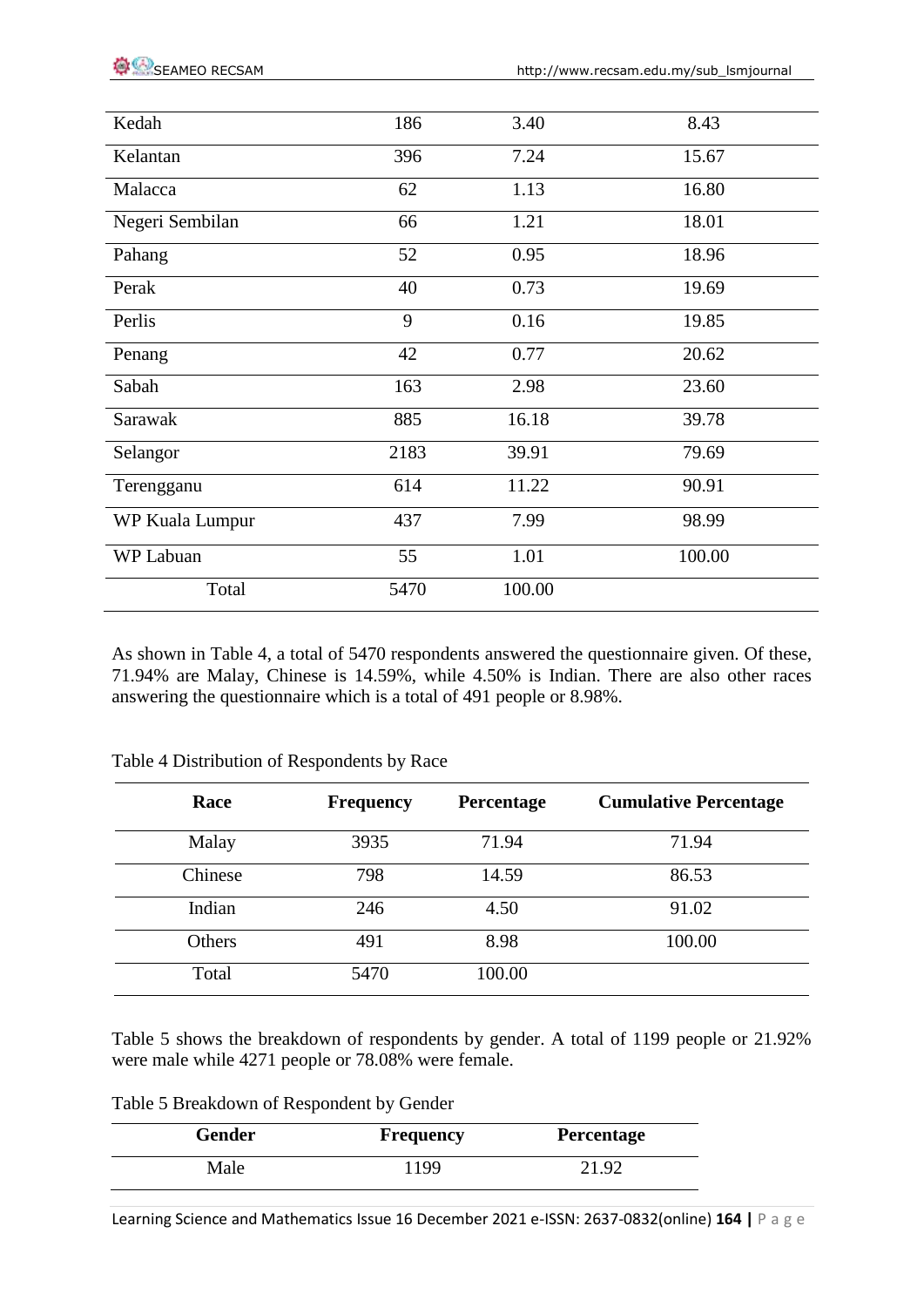| Female | 4271 | 78.08  |
|--------|------|--------|
| Total  | 5470 | 100.00 |

Referring to Table 6, a total of 76.60% or 4190 respondents aged between 31 to 50 years old. While only 5.37% or 294 respondents are under 30 years old.

Table 6 The Age Range of Respondents

| Age                   | <b>Frequency</b> | Percentage |
|-----------------------|------------------|------------|
| $\epsilon$ = 30 years | 294              | 5.37       |
| $31 - 50$ years       | 4190             | 76.60      |
| $>50$ years           | 986              | 18.03      |
| Total                 | 5470             | 100.00     |

From the list of teacher grades in Table 7, it was found that 52.85% of the respondents were in Grade DG44, while 15.39% and 15.14% were in Grade DG48 and Grade DG41 respectively. There are also respondents in Grade DG54 which is 0.82% and other grades of 9.52% or 521 respondents.

| <b>Grade</b> | <b>Frequency</b> | <b>Percentage</b> |
|--------------|------------------|-------------------|
| <b>DG41</b>  | 828              | 15.14             |
| <b>DG44</b>  | 2891             | 52.85             |
| <b>DG48</b>  | 842              | 15.39             |
| <b>DG52</b>  | 343              | 6.27              |
| <b>DG54</b>  | 45               | 0.82              |
| Others       | 521              | 9.52              |
| Total        | 5470             | 100.00            |

Table 7 Distribution of Respondents by Grade

Table 8 shows the constructs for Data, Digital and Technology Literacy with an overall mean of 3.70 with a standard deviation of 0.748. The highest mean is 3.87 which is the item "*I make sure students use technology ethically"*. The item with the lowest mean of 3.56 is "*I am skilled in the use of technology in teaching and learning"*.

Table 8 Teachers' Perception on Digital Data Literacy According to the Construct for Data Literacy, Digital and Technology

| N <sub>0</sub> | Item                                                                     | Mean | <b>Standard Deviation</b> |
|----------------|--------------------------------------------------------------------------|------|---------------------------|
| A1.            | I am skilled in the use of technology in teaching and<br>learning.       | 3.56 | 0.76                      |
| A2.            | I encourage students to use technology in self-<br>discovery activities. | 3.75 | 0.744                     |

Learning Science and Mathematics Issue 16 December 2021 e-ISSN: 2637-0832(online) **165 |** P a g e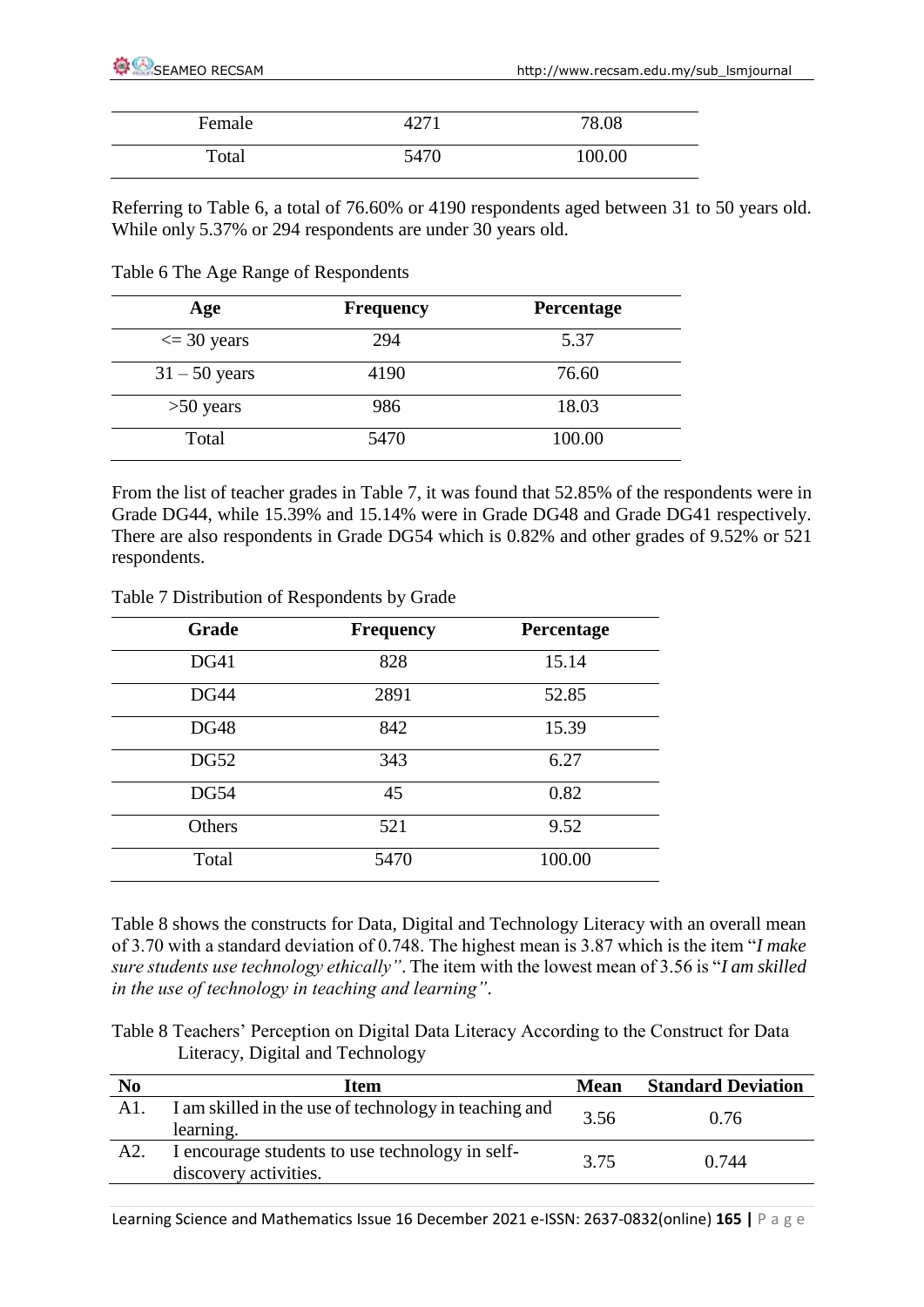| A3. | I encourage students to use technology in<br>collaborative activities.                              | 3.73 | 0.743 |
|-----|-----------------------------------------------------------------------------------------------------|------|-------|
| A4. | I am able to encourage students to use technology<br>in problem solving.                            | 3.67 | 0.735 |
| A5. | I am able to provide guidance related to the use of<br>technology during teaching and facilitation. | 3.59 | 0.766 |
| A6. | I make sure students use technology ethically.                                                      | 3.87 | 0.737 |
|     | <b>Total</b>                                                                                        | 3.70 | 0.748 |

#### **Discussion**

Overall, the achievement of STEM field teachers for Data Literacy, Digital and Technology competencies were at the high level percentage and a total of 2812 teachers have achieved high level of Data Literacy, Digital and Technology competencies which is equivalent to 51.31%. STEM learning in schools as well as in higher learning institutions is implemented in an integrated manner with emphasis on practicality and reality. STEM education is an exploration that takes place in the teaching and learning process, involving any two components of STEM or more.

However, with the advent of COVID-19 Pandemic, isolation and social distancing has been implemented in order to stop its spread and transmission. To fill this gap and ensure the much needed STEM education continues despite fear of this pandemic spread, various method and delivery mode has been adopted (Mambo & Omusilibwa, 2020). The various barriers in learning STEM during this pandemic have not stopped educators from remaining silence and there is a great chance that STEM project-based learning and other activities can be carried out online by students (Zulirfanet al., 2020) and can be reflected from the data collected with positive results during pandemic as shown in Table 7.

The finding from this study is concurred with several findings from review of literature. Data Literacy, Digital and Technology promotes students' competitiveness and better opportunity in today's digital world especially as an indicator for industrial revolution progress. A study from Baterna et al. (2020) recommends that the implementation of digital literacy working group could enhance students' digital proficiency and equip them with the challenges of the industrial revolution. Teachers may likewise utilize digital devices as well as information effectively and responsibly towards developing digitally literate citizens. This is supported by Rahmawati et al. (2020) from their study that shows there is an increase in data literacy abilities after accomplice learning with the STEM approach through simple technology.

#### **Conclusion**

# **Summary and Limitations**

The results or findings from the administration of these STEM field teachers for Data Literacy, Digital and Technology competencies were able to provide a preliminary explanation related to the competency of STEM teachers. However, this instrument can be improved in terms of item quality and its mode of administration. Besides, this instrument is a self-assessment and it requires the honesty of the respondents to get more accurate results so that it can be applied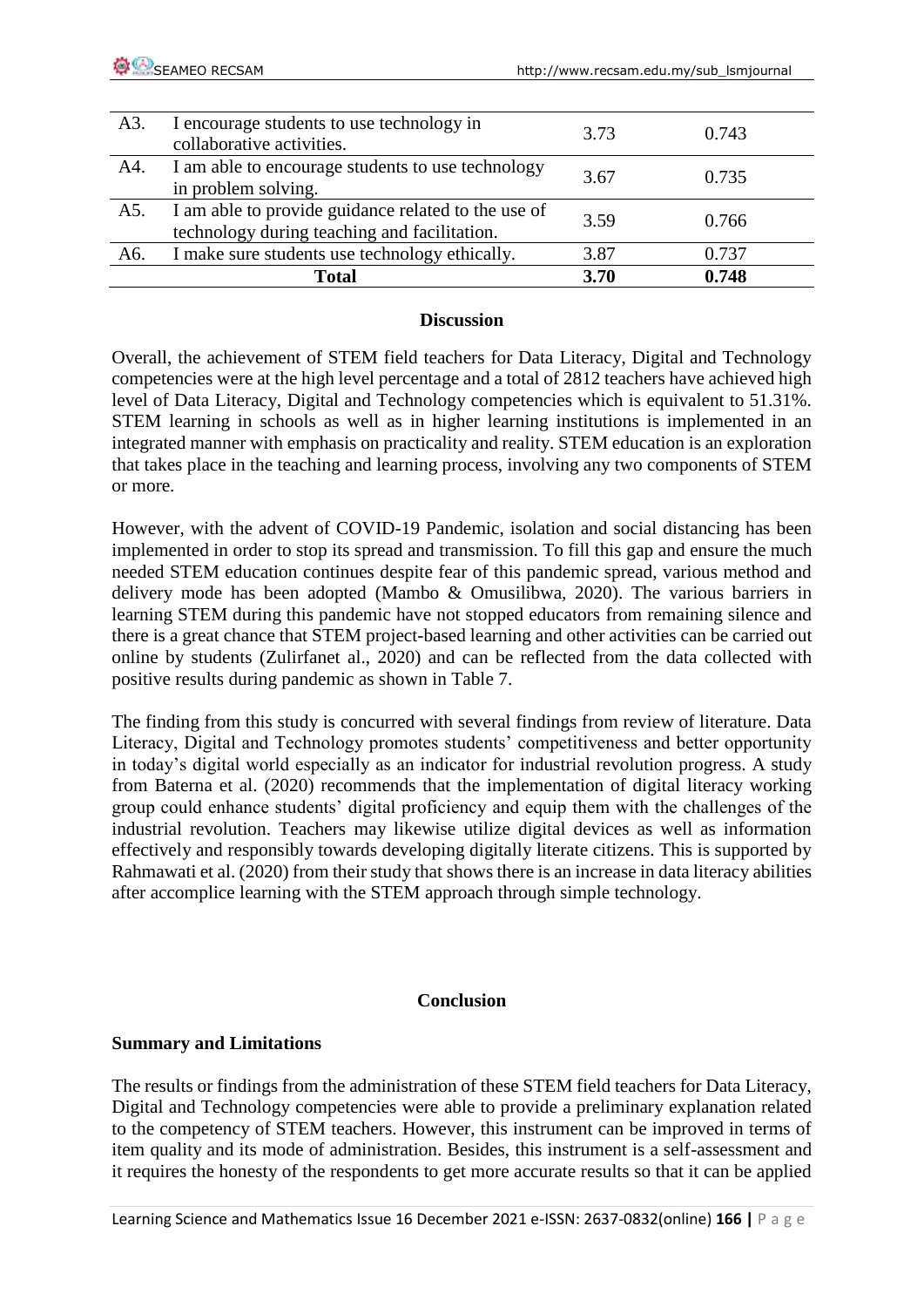by all STEM field teachers of various specializations and levels including school management or leadership.

## **Implications and the Way Forward**

Basically, to see the competency of a teacher, periodic monitoring is also strongly encouraged because the results of teacher competency are not obtained only by assumption, it also through complemented by monitoring reports that refer to the knowledge, skills as well as culture and practices of teachers in teaching in schools. Apart from that, the evaluation of the program needs to be implemented in order to relate that the competencies of a teacher that are closely related to the input obtained through the attended program. Teaching STEM with new methods is challenging. Among the challenges is the readiness of teachers to teach the STEM curriculum that is also one of the issues that should be focused on. Teacher readiness is influenced by several factors including teacher confidence, STEM teaching effectiveness and teachers' attitude towards teaching method reform.

This study revealed finding which brings the implication that although Data Literacy, Digital and Technology competencies is very important, extroversion/introversion on teachers' attitudes and cultural beliefs should be considered to ensure the effectiveness of its directions (Fatimahet al., 2021). Future research should focus on constructing and testing Data Literacy, Digital and Technology design principles for effective professionalization of teachers in adopting technology in their educational practices. This initiative is the best first step to see the competency of teachers after various efforts made by the Malaysia Ministry of Education to improve the ability of teachers in the field of STEM in order to face the greater challenges ahead.

# **Significance and Contribution in Line with Philosophy of LSM Journal**

This article provided a preliminary view of the 'digital and technology competencies' among STEM teachers who have undergone Continuing Professional Development (CPD) provided by the Ministry of Education (MoE) Malaysia. The development of STEM Teacher Competency Assessment Instrument that served as self-assessed instrument as well as teachers' perception on 'digital data literacy' required for teaching and learning during pandemic was reported in this study.

#### **References**

Amatan, M. A., Han, C. G. K., & Pang, V. (2021). Pembinaan dan Pengesahan Soal Selidik Penerimaan Pelaksanaan Elemen Pendidikan STEM dalam Pengajaran dan Pembelajaran Guru. *Malaysian Journal of Social Sciences and Humanities (MJSSH*), 6(5), 64-77.

Australian Curriculum, Assessment and Reporting Authority (2015). *National Assessment Program-ICT Literacy Years 6 and 10*, Report 2014.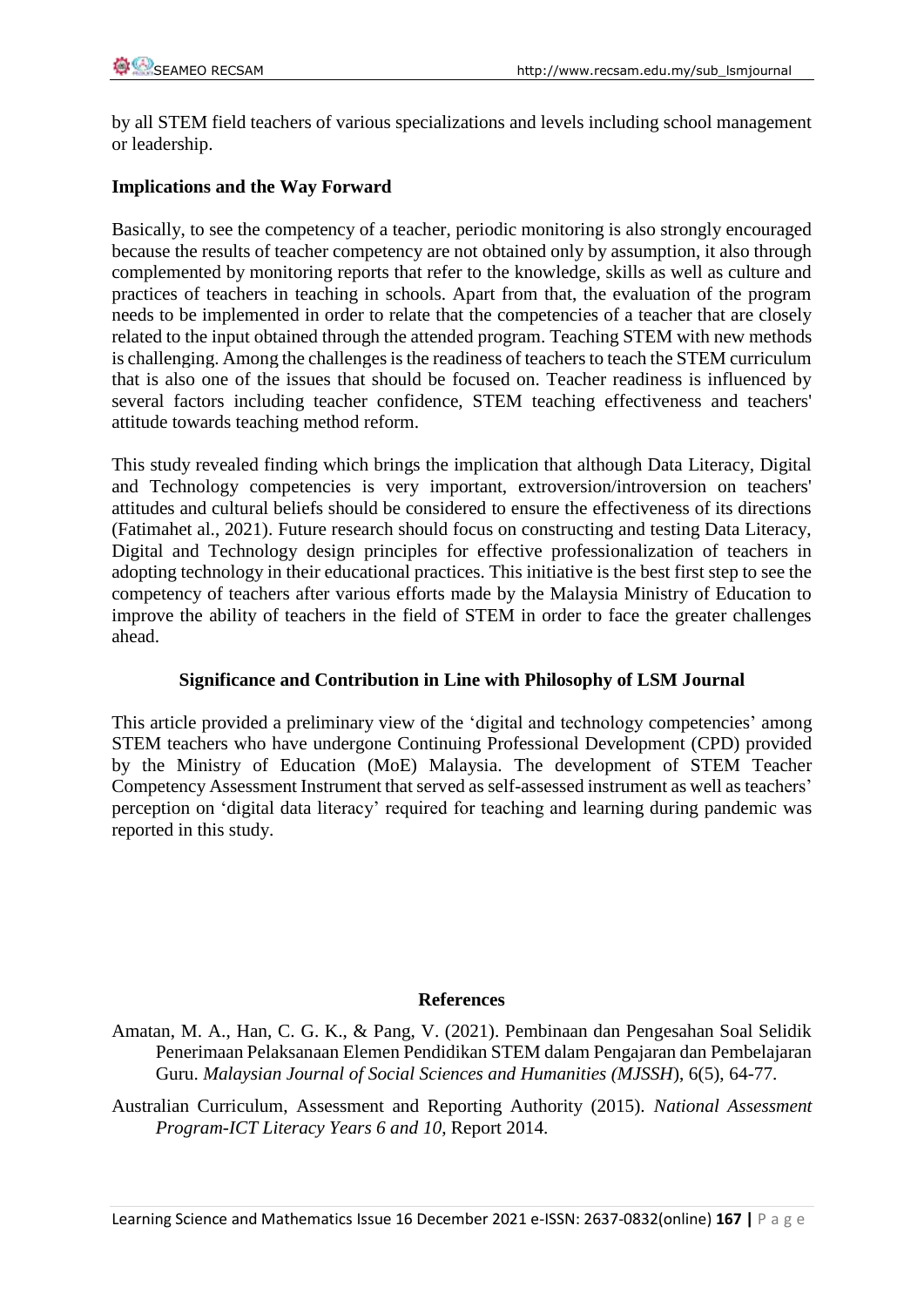- Bahrum, N. B., & Samsudin, M. A. (2021). Kesan Pendekatan Pembelajaran STEM Secara Teradun Dalam Bilik Darjah Sains. Innovative Teaching and Learning Journal, 5(1), 12- 22.
- Baterna, H. B., Mina, T. D. G., & Rogayan Jr, D. V. (2020). Digital literacy of STEM senior high school students: Basis for enhancement program. *International Journal of Technology in Education*, *3*(2), 105-117.
- Belawati, T. (2003). Implement e-learning in distance learning at Indonesian. *Cakrawala Pendidikan: E-learning dalam Pendidikan*, 398 - 418.
- Commonwealth of Australia (2015). *National Innovation and Science Agenda*. Department of the Prime Minister and Cabinet, National Innovation and Science Agenda. https://www.industry.gov.au/sites/default/files/July%202018/document/pdf/nationalinnovation-and-science-agenda-report.pdf?acsf\_files\_redirect
- Deloitte Access Economics (2014). *Australia's STEM workforce: a survey of employers*, Office of the Chief Scientist, 17.
- Durrant-Whyte, H, McCalman, L, O'Callaghan, S, Reid, A, & Steinberg, D. (2015). The impact of computerization and automation on future employment. In Committee for Economic Development of Australia (Ed.) *Australia's future workforce?* CEDA, Melbourne: Education Council, National STEM School Education Strategy, Dec 2015.
- Fatimah, F., Rajiani, S., & Abbas, E. (2021). Cultural and individual characteristics in adopting computer-supported collaborative learning during covid-19 outbreak: Willingness or obligatory to accept technology? *Management Science Letters*, *11*(2), 373-378.
- Habibah Lateh, & Vasugiammai (2011). Technology integrated teaching in Malaysian schools: GIS, a SWOT analysis. *World Journal on Educational Technology, 3*(2), 64-74.
- Hata, N. F. M., & Mahmud, S. N. D. (2020). Kesediaan Guru Sains dan Matematik dalam Melaksanakan Pendidikan STEM dari Aspek Pengetahuan, Sikap dan Pengalaman Mengajar (Teachers' Readiness in Implementing Stem Education from Knowledge, Attitude and Teaching Experience Aspects). *Akademika*, *90*(3).
- Honey, M., Pearson, G., & Schweingruber, H. (2014). *STEM Integration in K-12 Education: Status, Prospects, and an Agenda for Research (pdf version)*. National Academies Press. https://www.nap.edu/read/18612/chapter/1#xiii
- Huda, M., & Teh, K. S. M. (2018). Empowering professional and ethical competence on reflective teaching practice in digital era. In *Mentorship Strategies in Teacher Education* (pp. 136-152). IGI Global.
- Jenkins, H., & Deuze, M. (2008). *Convergence culture.* New York, US: New York University Press. Retrieved from http://www.deped.gov.ph/wpcontent/uploads/2019/01/Science-CG\_with-taggedsci-equipment\_revised.pdf
- Jusup, Y., & Sharif, S. (2021). Kajian Analisis Keperluan: Pembangunan Modul Pembelajaran Literasi Tenaga Pengintegrasian STEM Sekolah Rendah. Malaysian Journal of Social Sciences and Humanities (MJSSH), 6(8), 325-338.
- Knaus, T. (2020). Technology Criticism and Data Literacy: The Case for an Augmented Understanding of Media Literacy. *Journal of Media Literacy Education*, *12*(3), 6-16.
- Mahmud, M. S. (2021). Pengintegrasian Stem Dalam Pengajaran Matematik Di Sekolah Rendah: Tinjauan Literatur. *Jurnal Dunia Pendidikan*, *3*(3), 179-188.

Learning Science and Mathematics Issue 16 December 2021 e-ISSN: 2637-0832(online) **168 |** P a g e